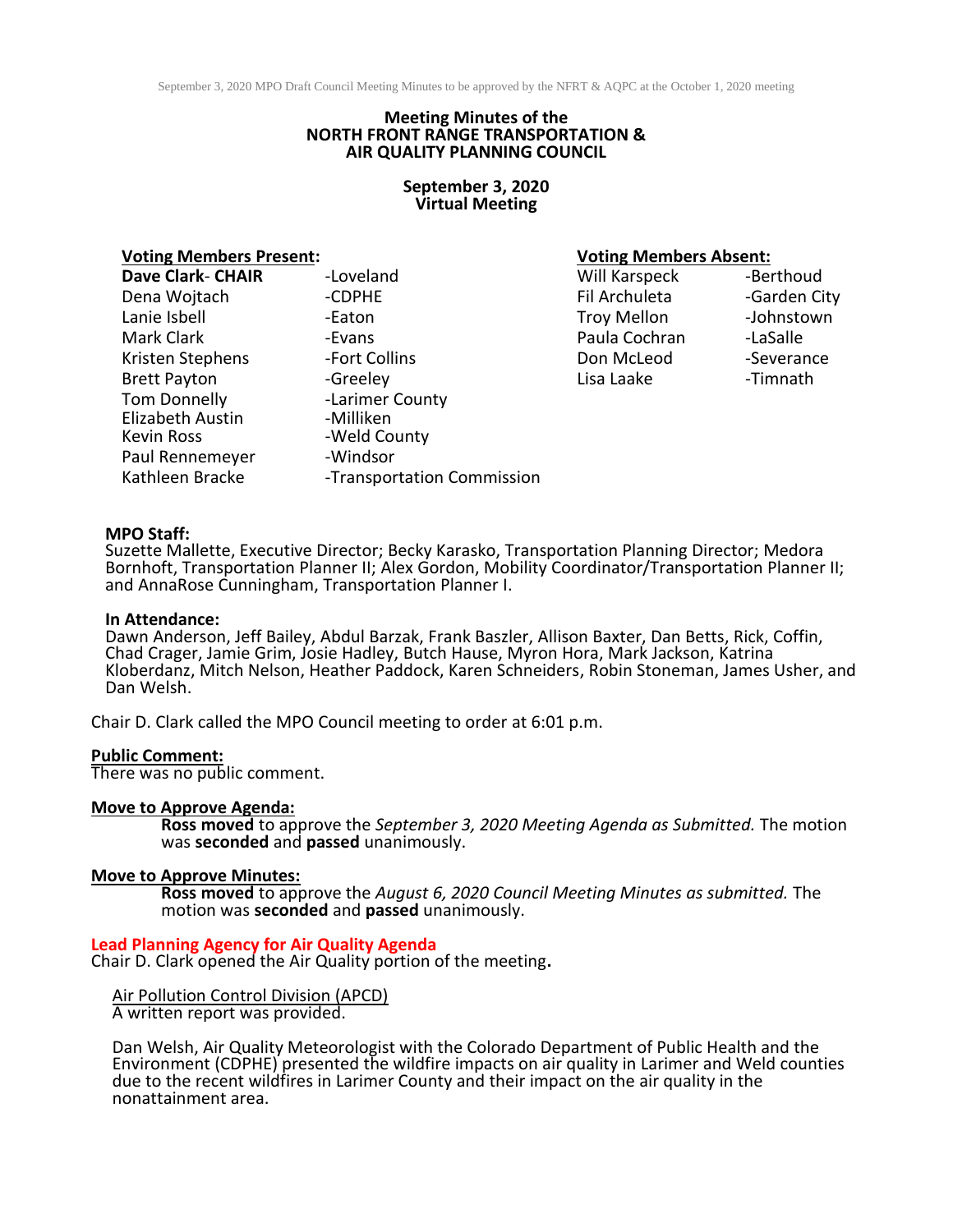September 3, 2020 MPO Draft Council Meeting Minutes to be approved by the NFRT & AQPC at the October 1, 2020 meeting

Donnelly commented on the impact of the wildfires on the nonattainment area and if an exceptional event exemption will be applied for by the State to the EPA. Welsh stated that this decision is to be determined. Mallette asked what the time frame for applying for this would be. Welsh responded the information would be due to EPA in May 2021.

Regional Air Quality Council (RAQC) A written report was provided.

# **Metropolitan Planning Organization (MPO) Agenda**

Chair D. Clark opened the MPO portion of the meeting**.**

# **Reports:**

Report of the Chair:

Chair D. Clark reported on the following:

- Succession Planning for Planning Council members and Committees
- Discussed the MPO Boundary Committee and assignments of Council members. Members are – Dave Clark, MPO Chair; Kevin Ross, Weld County Commissioner; Tom Donnelly, Larimer County Commissioner; Kristen Stephens, Fort Collins Mayor Pro Tem; Lanie Isbell, Eaton Mayor Pro Tem.
- Future Planning Council meetings and the potential of hybrid meetings

# Executive Director Report:

Director Mallette reported on the following:

- Upcoming updates to the MPO Articles of Association
- The Greenhouse Gas (GHG) Strategy Subcommittee request for feedback from AQCC
- The Transportation Commission approved \$115,000 for the NFRMPO region to support "Transportation Services for Vulnerable Populations, including Seniors"
- In lieu of Bike to Work Day, the NFRMPO, the City of Greeley, and City of Loveland are partnering on the Northern Colorado (NoCo) Active Transportation Challenge September 20-26, 2020
- New Accounting Manager, Stuart Kurtz, will start on September 8, 2020

# TAC:

A written report was provided.

# Mobility: A written report was provided.

# **Consent Agenda:**

**Ross moved** to *APPROVE THE CONSENT AGENDA.* The motion was **seconded** and **passed** unanimously.

The Consent Agenda included the following item:

• NFRMPO Safety Vision: Towards Zero Deaths Policy

# **Discussion Items:**

## MPO Boundary Discussion

Jamie Grim, CDOT Local Government Liaison updated the Council on the status of the CDOT Boundary Guidebook. She discussed the history of the study and the purpose of the guidebook. She discussed the seven-step process described in State Statue to change TPR boundaries as well as the federal requirements that pertain to MPOs. She reiterated the outcome of this CDOT study will be a high-level document which provides a template for MPOs and TPRs on the boundary change process and not what the boundaries should be.

## FY2019-FY2021 CMAQ & FY2021 STBG Additional Funding Allocations

Bornhoft explained her presentation would be in three parts: background of the NFRMPO's Call for Projects process, and explanation of Toll Credits, and the proposed allocations for additional FY2021 STBG and FY2019-FY2021 CMAQ funds.